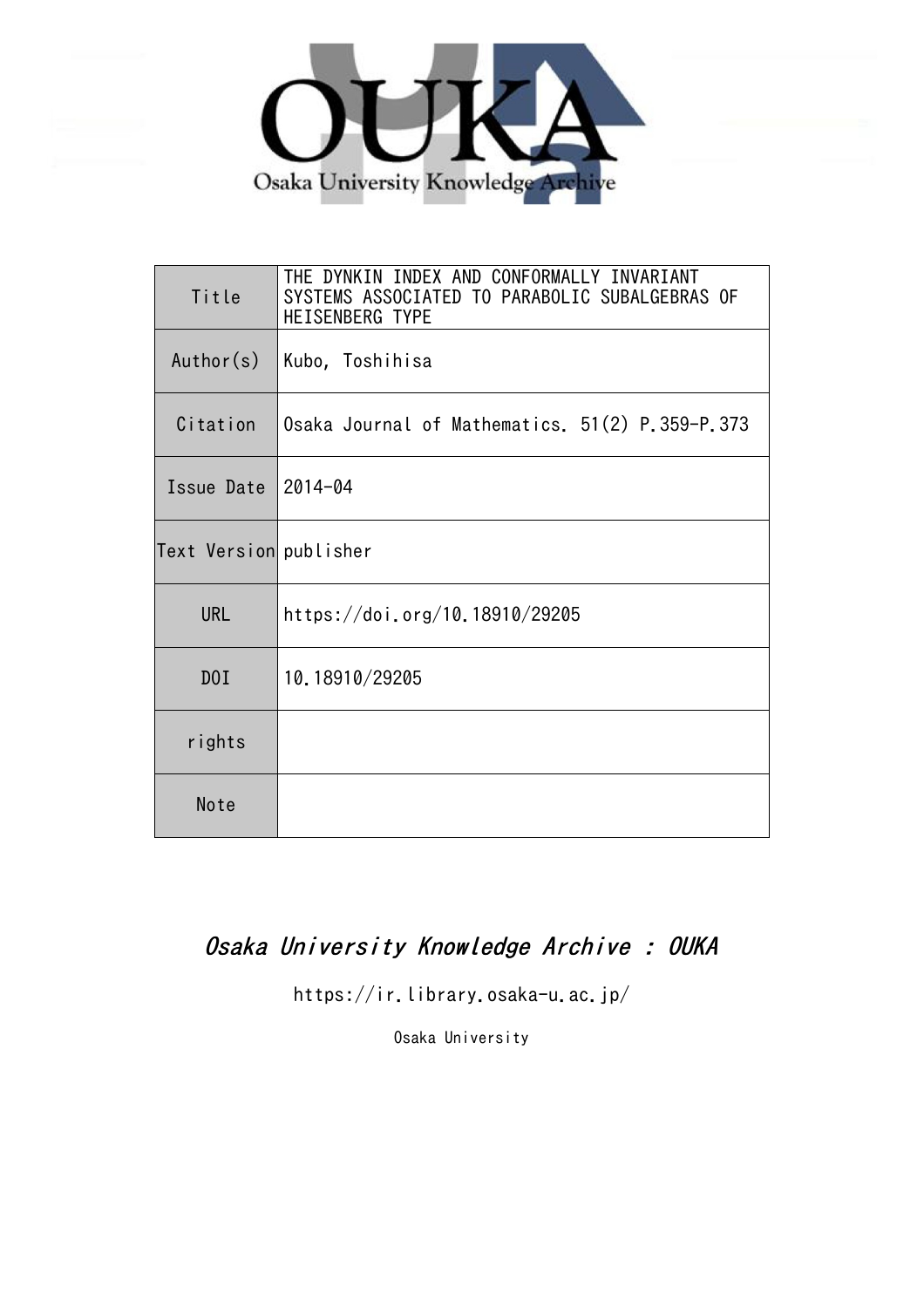Kubo, T. Osaka J. Math. **51** (2014), 359–373

# **THE DYNKIN INDEX AND CONFORMALLY INVARIANT SYSTEMS ASSOCIATED TO PARABOLIC SUBALGEBRAS OF HEISENBERG TYPE**

TOSHIHISA KUBO

(Received August 31, 2012)

#### **Abstract**

Barchini, Kable, and Zierau constructed a number of conformally invariant systems of differential operators associated to parabolic subalgebras of Heisenberg type. When they constructed such systems of operators, two constants, which play a role for the construction, were defined as the constants of proportionality between two expressions. In this paper we give concrete and uniform expressions for these constants. To do so we introduce a new constant inspired by a formula on the Dynkin index of a finite dimensional representation of a complex simple Lie algebra.

### **1. Introduction**

Let  $D_1, \ldots, D_m$  be a system of differential operators on a smooth manifold M on which a Lie algebra g acts by first order differential operators. We say that the system  $D_1, \ldots, D_m$  of operators is *conformally invariant* if for all  $X \in \mathfrak{g}$ , it satisfies the bracket identity

$$
[X, D_j] = \sum_i C_{ij}^X D_i,
$$

where  $C_{ij}^X$  are smooth functions on *M*. (See for example p. 791 of [2] for the precise definition.) In [1], a number of examples of such systems of operators were constructed. On the construction two constants  $c(l_i)$  and  $p(l_i)$  were introduced. The main results of this paper concern the two constants  $c(l_i)$  and  $p(l_i)$ .

To describe our results we start with briefly reviewing the work of [1]. Let g be a complex simple Lie algebra with highest root  $\gamma$ . For each root  $\alpha$ , if a triple  ${X_{-\alpha}, H_{\alpha}, X_{\alpha}}$  is the corresponding  $\mathfrak{sl}(2)$ -triple in the Chevalley basis then  $\text{ad}(H_{\nu})$  on  $\mathfrak g$  has eigenvalues  $-2$ ,  $-1$ , 0, 1, and 2. Write the eigenspace decomposition as  $\mathfrak g$  =  $\bigoplus_{j=-2}^{2}$  g(*j*) with g(*k*) the *k* eigenspace of ad(*H<sub>y</sub>*). The parabolic subalgebra  $q = 1 \oplus$  $n = g(0) \oplus g(1) \oplus g(2)$  with  $l = g(0)$  the Levi factor and  $n = g(1) \oplus g(2)$  the nilpotent radical is of Heisenberg type, that is, n is a two-step nilpotent algebra with one-dimensional center. Since  $g(2) = g_{\gamma}$  with  $g_{\gamma}$  the root space for  $\gamma$ , the parabolic

<sup>2010</sup> Mathematics Subject Classification. Primary 17B10; Secondary 22E46.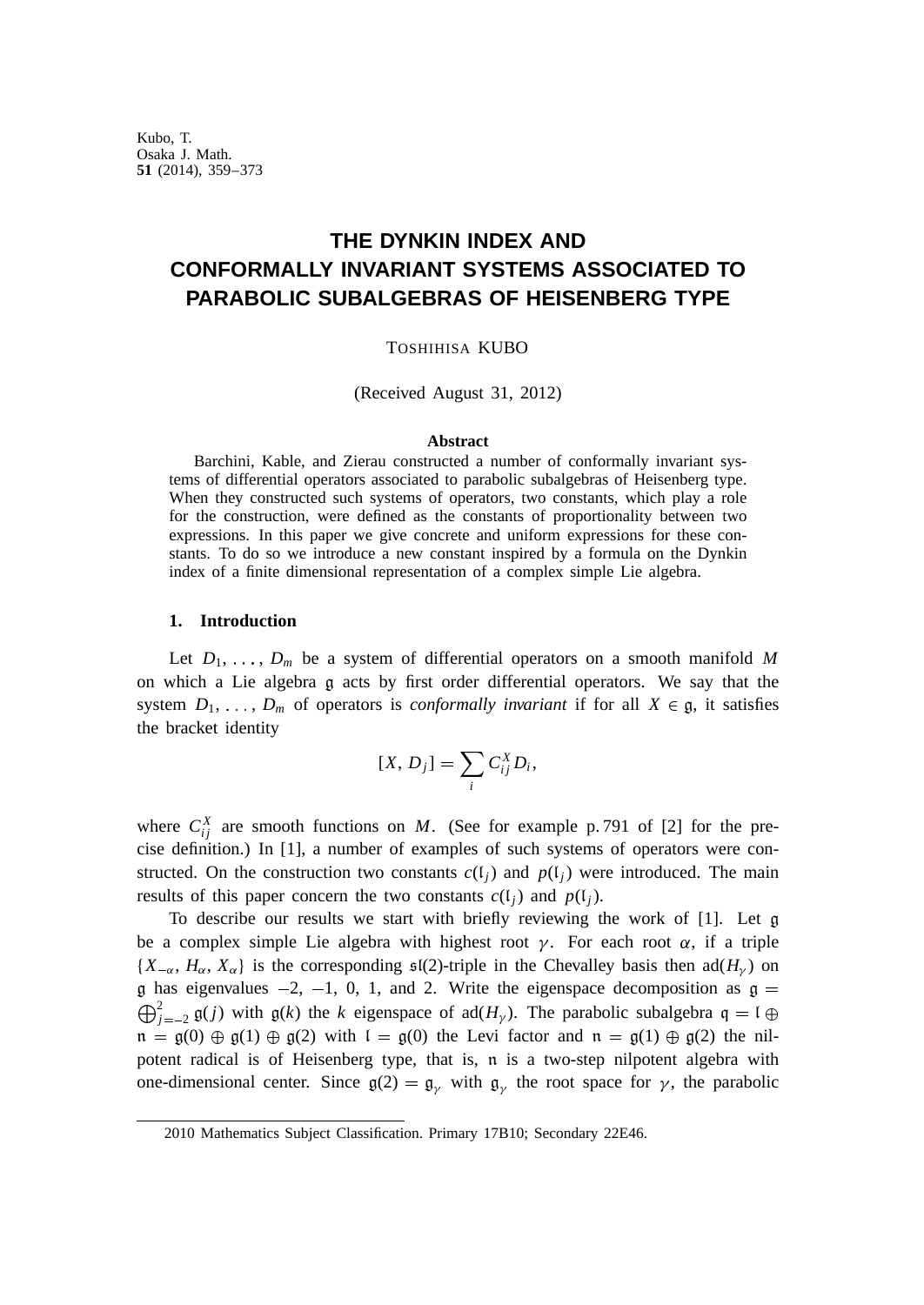subalgebra q of Heisenberg type may be expressed  $as<sup>1</sup>$ 

$$
\mathfrak{q} = \mathfrak{l} \oplus \mathfrak{g}(1) \oplus \mathfrak{g}_{\nu}.
$$

Let  $G_0$  be a real Lie group with complexified Lie algebra  $\mathfrak g$  and  $Q_0$  be a parabolic subgroup of  $G_0$  with complexified Lie algebra  $\overline{q}$  opposite to q. Then, in [1], from each  $2 - k$  eigenspace  $g(2 - k)$  for  $k = 1, \ldots, 4$ , systems of *k*-th order differential operators acting on smooth sections on the line bundles  $\mathcal{L}_{-s} \to G_0/\bar{Q}_0$  over a homogeneous manifold  $G_0/Q_0$  are constructed. Here *s* is a complex parameter, which indexes the line bundles  $\mathcal{L}_{-s}$ . The systems of operators are called  $\Omega_k$  *systems*. It is not necessary that  $\Omega_k$  systems are conformally invariant; their conformal invariance depends on the complex parameter *s* for the line bundle  $\mathcal{L}_{-s}$ . Then, in [1], a complex parameter  $s_0$  is called a *special value* for an  $\Omega_k$  system if the system is conformally invariant on the line bundle  $\mathcal{L}_{-s_0}$ .

In Section 2 of [1], given simple ideal  $I_i$  of 1 for the parabolic subalgebra q, two constants  $c(l_j)$  and  $p(l_j)$  were defined as proportionality of two expressions.<sup>2</sup> (See Definitions 2.1 and 2.2.) These two constants play a critical role for the construction of conformally invariant  $\Omega_k$  systems. For instance, the special value  $s_0$  can be expressed in terms of  $c(l_i)$  and  $p(l_i)$ . Nonetheless, their true mathematical significance or any concrete expressions were not shown. Then, in this paper, we give explicit and uniform expressions for these constants. To do so we introduce a new constant  $K(I_j; W)$ (See Definition 4.1.) associated to a simple ideal  $l_i$  of l and a finite dimensional lmodule *W*. The formulation of the constant  $K(I_j; W)$  is inspired by a formula on the Dynkin index of a finite dimensional representation of a complex simple Lie algebra. With the constants  $K(\mathfrak{l}_j; W)$ , we show that  $c(\mathfrak{l}_j) = K(\mathfrak{l}_j; \mathfrak{g}(1))$  and  $p(\mathfrak{l}_j) = K(\mathfrak{l}_j; \mathfrak{l}_j)$ .

We now outline the remainder of this paper. In Section 2 we recall the definitions of  $c(l_i)$  and  $p(l_i)$  from [1]. The notation and normalizations that are in force for the rest of this paper are also introduced in this section. In Section 3 we review the Dynkin index of a simple Lie algebra g. In Section 4 we define the constant  $K(I_j;W)$  and show its several properties. In Section 5, for the parabolic subalgebra  $q = \mathfrak{l} \oplus g(1) \oplus g$ , of Heisenberg type, we show that  $c(l_j) = K(l_j; \mathfrak{g}(1))$  and  $p(l_j) = K(l_j; l_j)$  as our main results. These are done in Theorems 5.1 and 5.4, respectively.

## **2. Preliminaries**

In this section we recall from [1] two constants  $c(l_i)$  and  $p(l_i)$  associated to a simple ideal  $I_j$  of the Levi subalgebra I of the parabolic subalgebra  $q = I \oplus n$  of Heisenberg type. To do so we need to introduce some notation and fix normalizations on the root vectors  $X_{-\alpha}$ ,  $H_{\alpha}$ , and  $X_{\alpha}$ .

<sup>&</sup>lt;sup>1</sup>In [1] the 1 eigenspace  $g(1)$  is denoted by  $V^+$ .

<sup>&</sup>lt;sup>2</sup>In [1] the constants  $c(l_j)$  and  $p(l_j)$  are denoted by  $c(g, C)$  and  $p(g, C)$ , respectively.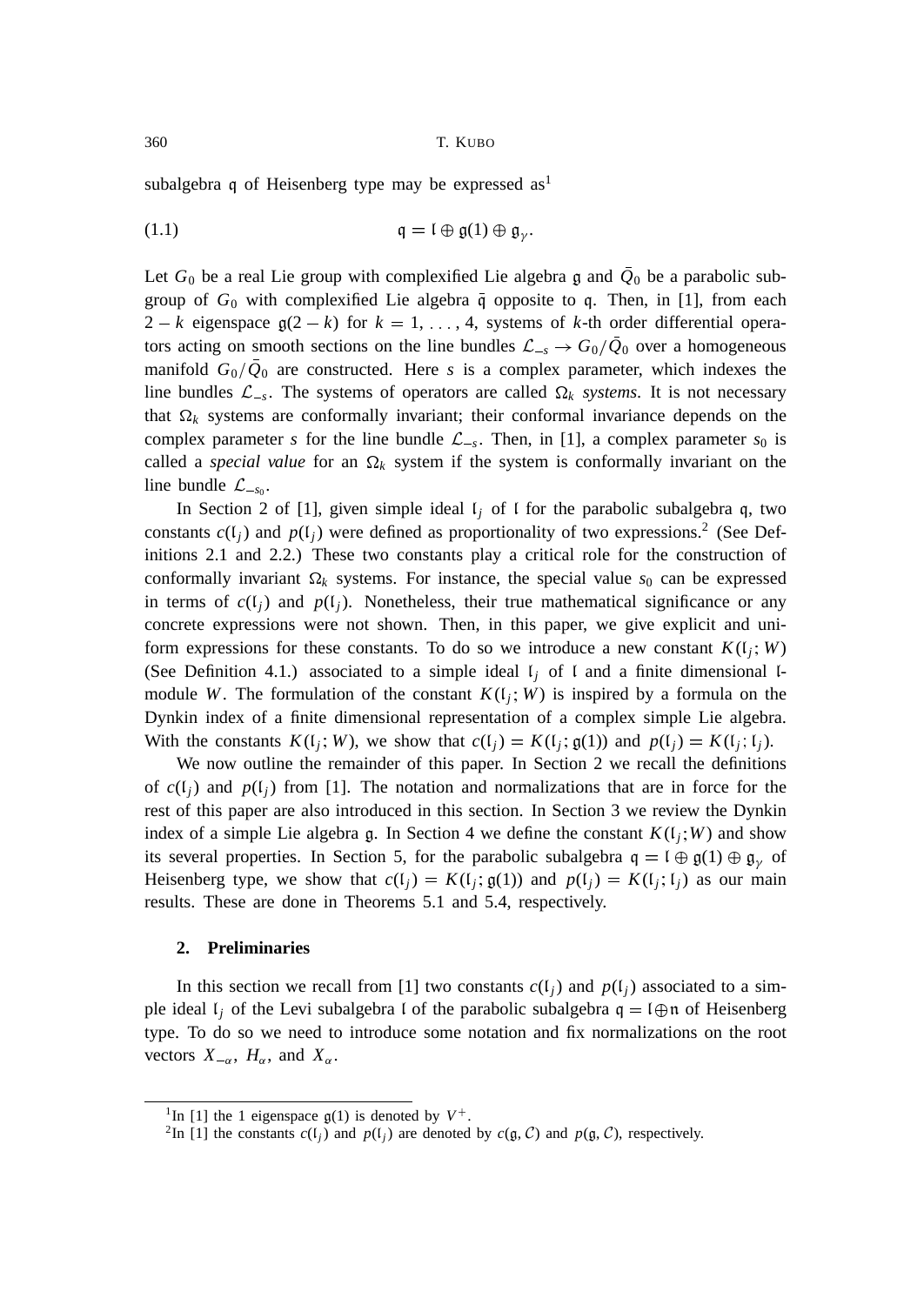Let g be a complex simple Lie algebra. Fix a Cartan subalgebra h and write  $\Delta =$  $\Delta(\mathfrak{g}, \mathfrak{h})$ , the set of roots g with respect to h. Choose a Borel subalgebra b and denote by  $\Delta^+$  the corresponding set of positive roots so that  $\mathfrak{b} = \mathfrak{h} \oplus \bigoplus_{\alpha \in \Delta^+} \mathfrak{g}_{\alpha}$  with  $\mathfrak{g}_{\alpha}$  the root space of  $\alpha$ . We write  $\Pi$  for the set of simple roots and  $\rho$  for half the sum of the positive roots. We denote by  $\gamma$  the highest root of g. Let  $B<sub>g</sub>$  be a positive multiple of the Killing form on g and denote by  $\langle \cdot, \cdot \rangle$  the corresponding inner product on  $\mathfrak{h}^*$ . A normalization of  $B_{\mathfrak{g}}$  will be specified below.

As in [1], for each  $\alpha \in \Delta^+$ , we choose  $X_\alpha \in \mathfrak{g}_\alpha$  and  $H_\alpha \in \mathfrak{h}$  in such a way that the following properties hold:

(C1) For each  $\alpha \in \Delta$ ,  $\{X_{\alpha}, H_{\alpha}, X_{-\alpha}\}\$  is an  $\mathfrak{sl}(2)$ -triple; in particular,  $[X_{\alpha}, X_{-\alpha}] = H_{\alpha}$ . (C2) For each  $\alpha$ ,  $\beta \in \Delta$ ,  $[H_{\alpha}, X_{\beta}] = \beta(H_{\alpha})X_{\beta}$ .

(C3) The inner product  $\langle \cdot, \cdot \rangle$  is positive-definite on the real span of  $\{H_\alpha \mid \alpha \in \Delta\}$ .

(C4) For  $\alpha \in \Delta$  we have  $B_{\mathfrak{g}}(X_{\alpha}, X_{-\alpha}) = 2/\langle \alpha, \alpha \rangle$ .

(C5) For  $\alpha$ ,  $\beta \in \Delta$  we have  $\beta(H_{\alpha}) = 2(\beta, \alpha)/\langle \alpha, \alpha \rangle$ .

We normalize  $B_{\mathfrak{g}}$  so that  $B_{\mathfrak{g}}(X_{\gamma}, X_{-\gamma}) = 1$ . By the condition (C4), this is equivalent to requiring  $\langle \gamma, \gamma \rangle = 2$ . For  $\alpha \in \Delta$ , we write  $\|\alpha\|^2 = \langle \alpha, \alpha \rangle$  and  $\alpha^{\vee} = 2\alpha/\langle \alpha, \alpha \rangle$ .

Let  $q = \mathfrak{l} \oplus g(1) \oplus g_{v}$  be the standard parabolic subalgebra of Heisenberg type, as described in (1.1). Observe that if  $\mathfrak g$  is of type  $A_2$  then, as  $\mathfrak q = \mathfrak b$  the Borel subalgebra, we have  $[I, I] = 0$ . Thus, for the rest of this section, we assume that g is not of type  $A_2$  so that  $[I, I] \neq 0$ .

Now we recall the definitions of the constants  $c(l_i)$  and  $p(l_i)$  from [1]. If *W* is a finite dimensional representation of a complex reductive Lie algebra then we denote by  $\Delta(W)$  the set of weights for *W*. When  $\Delta(W) \setminus \{0\} \subset \Delta$ , we write  $\Delta^+(W) = \Delta(W) \cap \Delta^+$ and  $\Pi(W) = \Delta(W) \cap \Pi$ .

DEFINITION 2.1 ([1, Proposition 2.1]). Let  $\mathfrak g$  be a complex simple Lie algebra, not of type  $A_2$ , and let  $q = \theta \oplus q(1) \oplus q$ , be the parabolic subalgebra of g of Heisenberg type. If  $\mathfrak{l}_j$  is a simple ideal of  $\mathfrak{l}$  then there exists a constant  $c(\mathfrak{l}_j)$  such that, for all  $\alpha \in \Delta(\mathfrak{g}(1))$  and  $\delta \in \Delta(\mathfrak{l}_i)$ ,

(2.1) 
$$
\sum_{\beta \in \Delta(\mathfrak{g}(1))} \langle \alpha, \beta \rangle \langle \beta, \delta \rangle = c(I_j) \langle \alpha, \delta \rangle.
$$

DEFINITION 2.2 ( $[1,$  Proposition 2.2]). Let  $\alpha$  be a complex simple Lie algebra, not of type  $A_2$ , and let  $\mathfrak{q} = \mathfrak{l} \oplus \mathfrak{g}(1) \oplus \mathfrak{g}_{\nu}$  be the parabolic subalgebra of g of Heisenberg type. If  $[I, I] = \bigoplus_{j=1}^{m} I_j$  with  $I_j$  the simple ideals of  $[I, I]$  then there exist constants  $p(I_j)$ such that, for all  $X \in \mathfrak{g}(1)$  and  $Y \in \mathfrak{g}(-1)$ ,

(2.2) 
$$
\sum_{\beta \in \Delta(\mathfrak{g}(1))} \|\beta\|^2 [[X, X_{-\beta}], [X_{\beta}, Y]] = \sum_{j=1}^m p(I_j) \operatorname{pr}_j([X, Y]),
$$

where  $pr_j$  [l, l]  $\rightarrow$  l<sub>j</sub> is the projection map.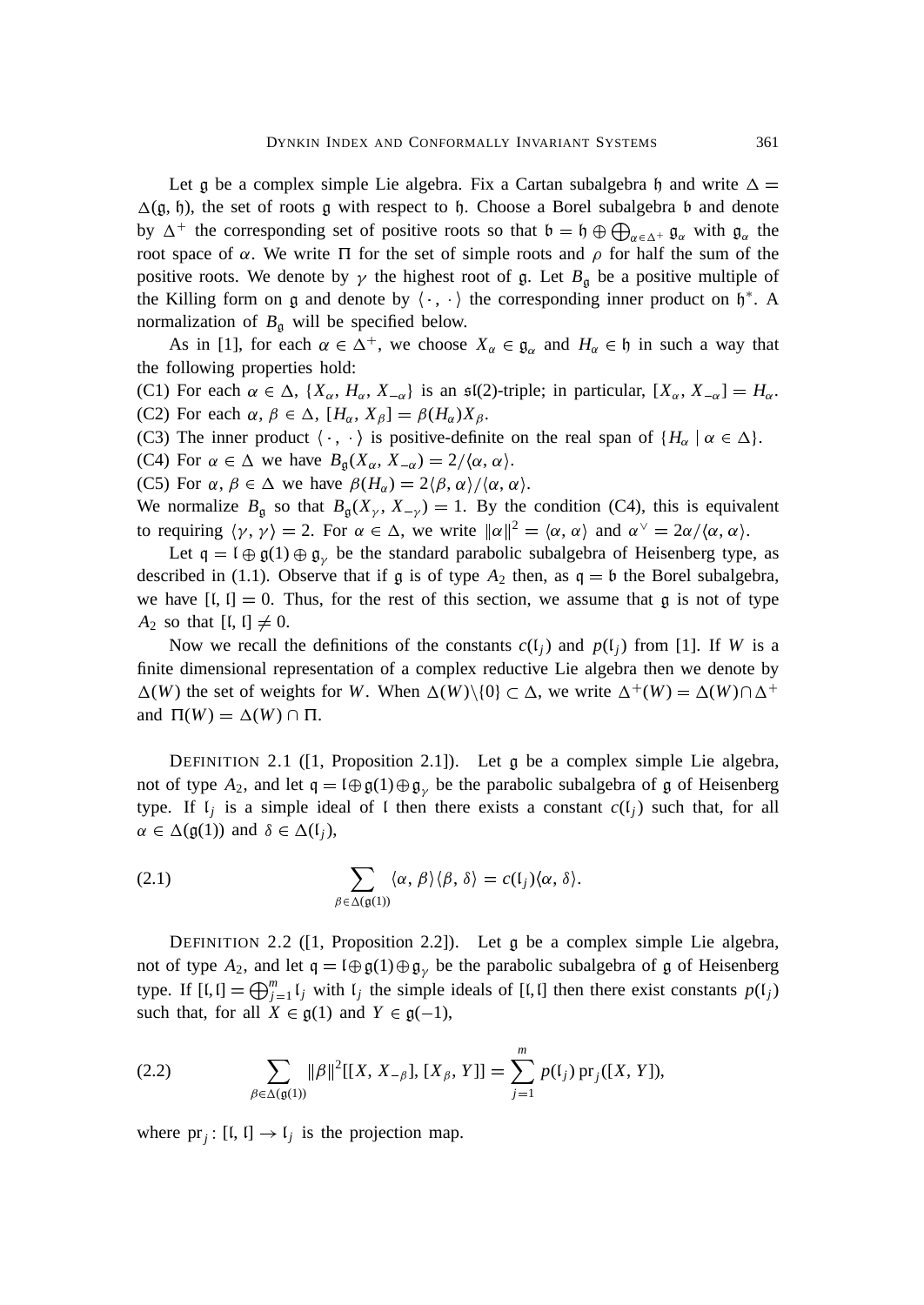The goal of this paper is to express the constants  $c(l_i)$  and  $p(l_i)$  explicitly. To this end we show two technical lemmas, which will make certain expositions simple in later proofs. Let  $\mathcal{D}_{\gamma}(\mathfrak{g}, \mathfrak{h})$  denote the subdiagram of the Dynkin diagram of  $\mathfrak g$  obtained by deleting the nodes that are connected to  $-\gamma$  in the extended Dynkin diagram and the edges that touch them. (See Appendix A for the diagrams  $\mathcal{D}_{\gamma}(\mathfrak{g}, \mathfrak{h})$  for each of the complex simple Lie algebras.) For a simple ideal  $\mathfrak{l}_j$  of [ $\mathfrak{l}, \mathfrak{l}$ ], we denote by  $\xi_j$  the highest root of  $\mathfrak{l}_j$  with respect to the positive system  $\Delta^+(\mathfrak{l}_j)$ .

**Lemma 2.3.** If  $\alpha_0$  is a simple root whose node is deleted in  $\mathcal{D}_{\gamma}(\mathfrak{g},\mathfrak{h})$  then  $\xi_i$  +  $\alpha_0 \in \Delta$ . In particular, any simple ideal  $\mathfrak{l}_i$  acts on  $\mathfrak{g}(1)$  non-trivially.

Proof. As both  $\xi_j$  and  $\alpha_0$  are roots, to prove this lemma, it suffices to show that  $\langle \xi_j, \alpha_0 \rangle$  < 0. For  $\alpha \in \Pi$  observe that  $\langle \alpha, \alpha_0 \rangle$  < 0 if  $\alpha$  is adjacent to  $\alpha_0$  in the Dynkin diagram and  $\langle \alpha, \alpha_0 \rangle = 0$  otherwise. A direct observation on  $\mathcal{D}_{\nu}(\mathfrak{g}, \mathfrak{h})$  in Appendix A shows that, for any simple ideal  $\mathfrak{l}_j$  of  $\mathfrak{l}$ , there exists a simple root  $\alpha'$  in  $\Pi(\mathfrak{l}_j)$  so that  $\alpha'$ is adjacent to  $\alpha_0$ . Write  $\xi_j$  as  $\xi_j = \sum_{\alpha \in \Pi(\mathfrak{l}_j)} n_{\alpha} \alpha$  in terms of the simple roots  $\alpha \in \Pi(\mathfrak{l}_j)$ . Observe that since  $\xi_j$  is the highest root for the simple algebra  $I_j$ , we have  $n_\alpha \in \mathbb{Z}_{>0}$ for all  $\alpha \in \Pi(\mathfrak{l}_j)$ ; in particular,  $n_{\alpha'} > 0$  for the simple root  $\alpha'$ . Therefore,  $\langle \xi_j, \alpha_0 \rangle \leq$  $n_{\alpha'}\langle \alpha',\,\alpha_0\rangle\,< 0.$ П

Observe that the Cartan subalgebra h can be decomposed as  $h = \mathfrak{z}(l) \oplus h_{ss}$ , where  $h_{ss}$  is the Cartan subalgebra of [I, I]. Then, for a finite dimensional I-module *W*, we say that a weight  $\eta \in \Delta(W)$  is a *highest weight* for *W* if the restriction  $\eta|_{\mathfrak{h}_{ss}}$  onto  $\mathfrak{h}_{ss}$  is a highest weight for *W* as an [I, I]-module. We denote by  $\mu$  a highest weight for  $g(1)$ .

#### **Lemma 2.4.** *If*  $\mu$  *is a highest weight for*  $g(1)$  *then*  $\mu - \xi_i \in \Delta$ *.*

Proof. As the proof for Lemma 2.3, since both  $\mu$  and  $\xi_i$  are roots of g, to prove  $\bigoplus_{k=1}^m$   $I_k$  with  $I_k$  the simple ideals of [*l*, *l*] then we write  $\mu$  as  $\mu = \sum_{k=1}^m \sum_{\alpha \in \Pi(I_k)} n_{\alpha} \varpi_{\alpha}$ this lemma, it suffices to show that  $\langle \mu, \xi_i \rangle > 0$ . If the semisimple part [l, l] of l is [l, l] = with  $n_{\alpha} \in \mathbb{Z}_{\geq 0}$ , where  $\varpi_{\alpha}$  are the fundamental weights of  $\alpha \in \Pi(\mathfrak{l}_k)$ . Observe that since  $\xi_j$  is the highest root for  $I_j$ , the weight  $\xi_j$  can be written as  $\xi_j = \sum_{\beta \in \Pi(I_j)} m_{\beta} \beta$  with  $m_{\beta} \in \mathbb{Z}_{>0}$ , a linear combination of the simple roots  $\beta \in \Pi(\mathfrak{l}_i)$  with coefficient  $m_{\beta} \in \mathbb{Z}_{>0}$ . Therefore, for each  $\alpha \in \Pi(\mathfrak{l}_i)$ ,

$$
\langle \varpi_{\alpha}, \xi_j \rangle = \sum_{\beta \in \Pi(\mathfrak{l}_j)} m_{\beta} \langle \varpi_{\alpha}, \beta \rangle = m_{\alpha} > 0
$$

and, for all  $\alpha \in \Pi(\mathfrak{l}_k)$  with  $k \neq j$ , we have  $\langle \varpi_\alpha, \xi_j \rangle = 0$ . It follows from Lemma 2.3 that  $l_j$  acts on  $g(1)$  non-trivially. In particular, there exists  $\alpha'' \in \Pi(l_j)$  so that  $n_{\alpha''} > 0$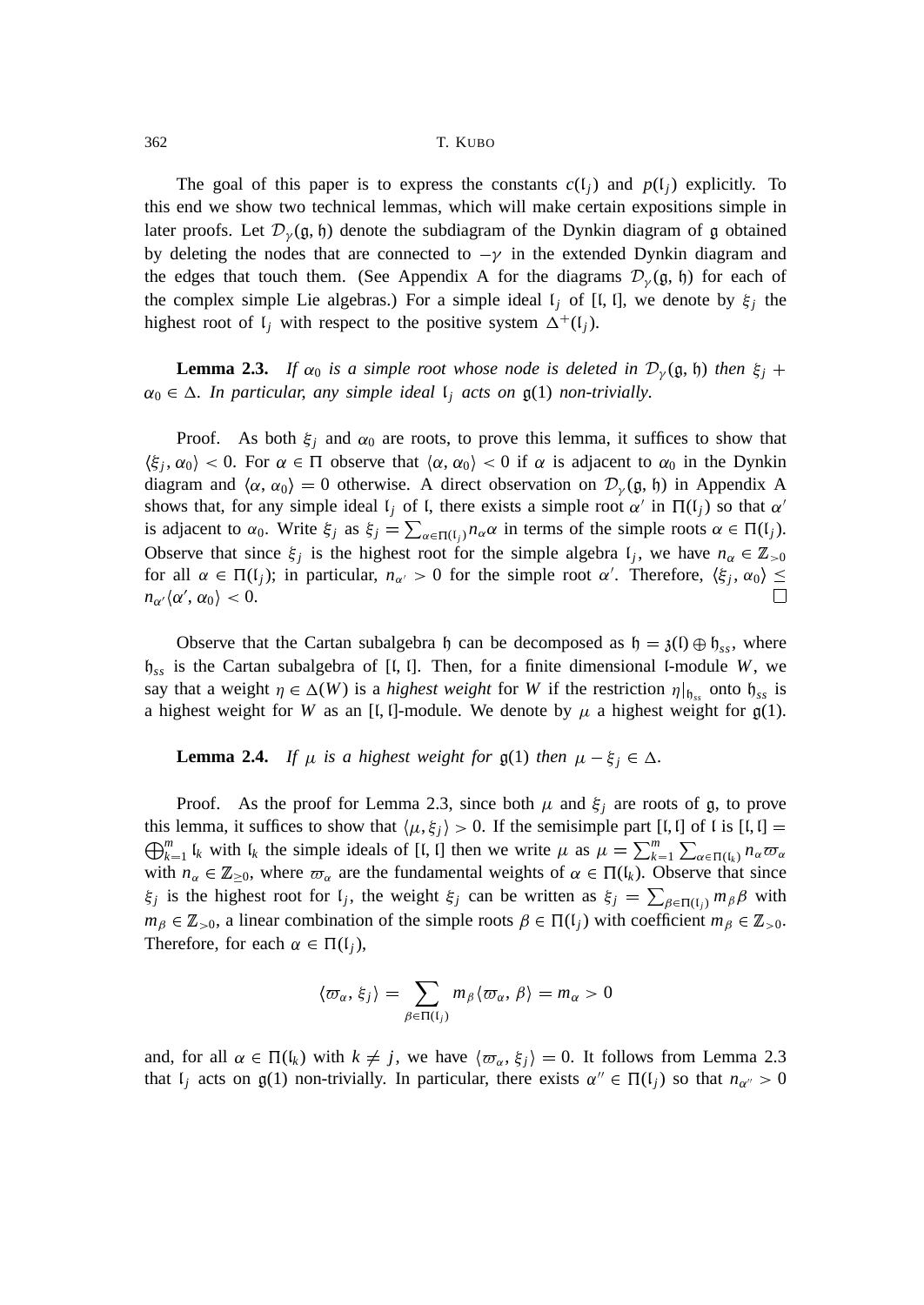for  $\mu = \sum_{k=1}^{m} \sum_{\alpha \in \Pi(\mathfrak{l}_k)} n_{\alpha} \varpi_{\alpha}$ . Therefore we obtain

$$
\langle \mu, \xi_j \rangle = \sum_{k=1}^m \sum_{\alpha \in \Pi(\mathfrak{l}_k)} n_\alpha \langle \varpi_\alpha, \xi_j \rangle = \sum_{\alpha \in \Pi(\mathfrak{l}_j)} n_\alpha \langle \varpi_\alpha, \xi_j \rangle \geq n_{\alpha''} m_{\alpha''} > 0.
$$

#### **3. The Dynkin index**

To give concrete expressions for  $c(l_i)$  and  $p(l_i)$ , in the next section, we shall introduce a new constant inspired by a formula on the Dynkin index. Then, in this section, we recall the definition of the Dynkin index and its several properties. We keep the notation and normalizations on g from Section 2, unless otherwise specified.

DEFINITION 3.1 ([5, Section 2]). Let  $\mathfrak{g}_1$  and  $\mathfrak{g}_2$  be two complex simple Lie algebras. If  $\phi: \mathfrak{g}_1 \to \mathfrak{g}_2$  is a Lie algebra homomorphism then there exists a unique number  $m_{\phi} \in \mathbb{C}$  such that, for all  $X, Y \in \mathfrak{g}_1$ ,

$$
B_{\mathfrak{g}_2}(\phi(X), \phi(Y)) = m_{\phi} B_{\mathfrak{g}_1}(X, Y),
$$

where  $B_{\mathfrak{g}_i}(\cdot, \cdot)$  is the positive multiple of the Killing form on  $\mathfrak{g}_i$  normalized as in Section 2. The unique number  $m_{\phi}$  is called the *Dynkin index* of  $\phi$ .

DEFINITION 3.2 ([5, Section 2]). If *V* is a finite dimensional representation (not necessarily irreducible) of a complex simple Lie algebra g then the *Dynkin index m<sub>V</sub> of the representation V* is defined by that of a Lie algebra homomorphism

$$
\phi: \mathfrak{g} \to \mathfrak{sl}(V),
$$

where  $\mathfrak{sl}(V)$  is the Lie algebra of trace zero endomorphisms of *V*.

Observe that since the inner product  $\langle \cdot, \cdot \rangle$  is normalized as  $\langle \gamma, \gamma \rangle = 2$ , we have  $\gamma^{\vee} = \gamma$ . Nonetheless, for later convenience, we use the notation  $\gamma^{\vee}$  in Proposition 3.3 below. (See Lemma 4.2 and some comments after Definition 4.1 below.)

**Proposition 3.3** ([8, Lemma 5.2])**.** *Let* g *be a complex simple Lie algebra with* highest root  $\gamma$ . If V is a finite dimensional representation of g then the Dynkin index *m<sup>V</sup> of the representation V is given by*

(3.1) 
$$
m_V = \frac{1}{2} \sum_{\lambda \in \Delta(V)} \dim(V_{\lambda}) \langle \lambda, \gamma^{\vee} \rangle^2,
$$

*where*  $V_{\lambda}$  *is the weight space of V for weight*  $\lambda$ *. In particular, for the adjoint*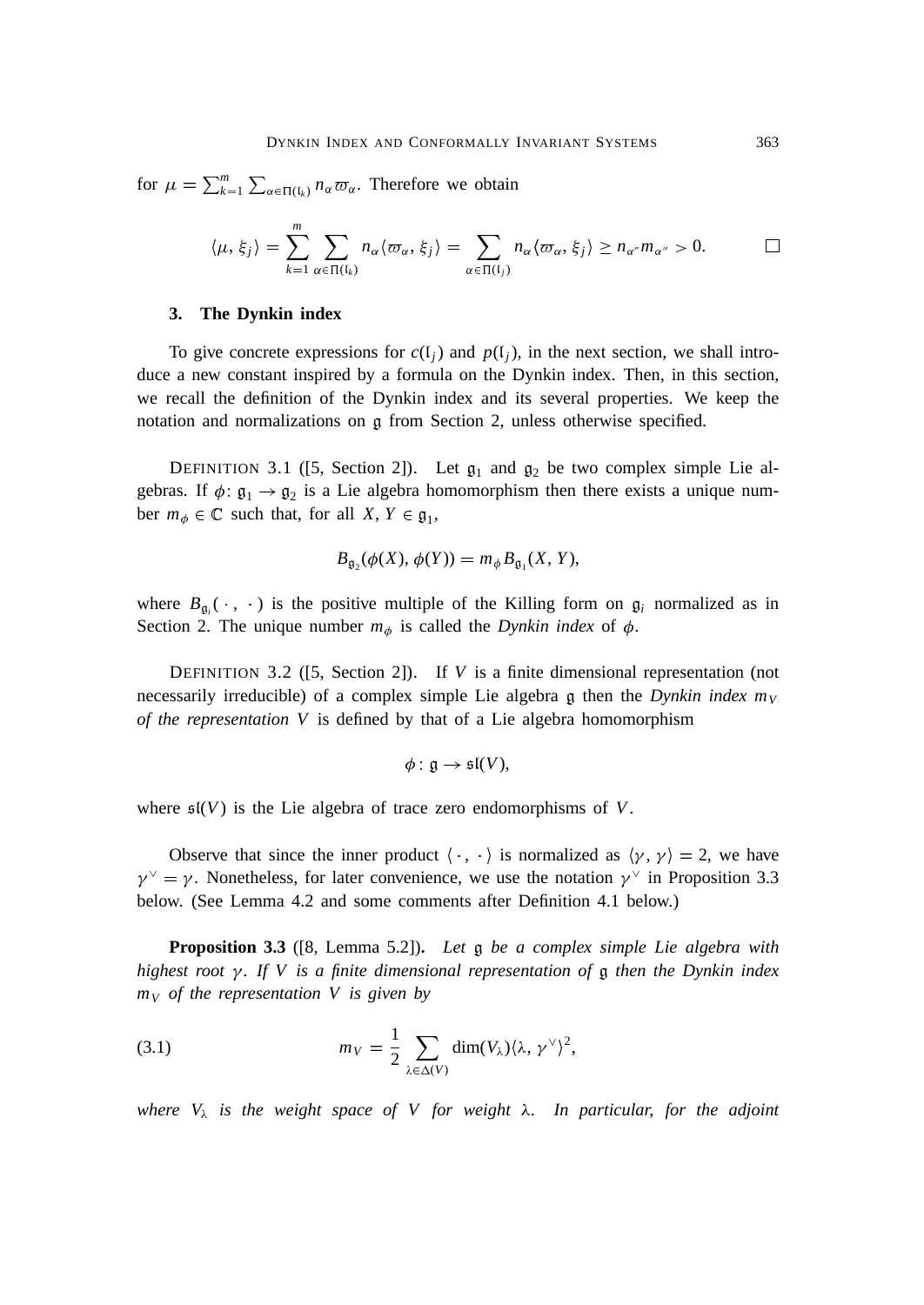| Types of $\alpha$ | dual Coxeter numbers |
|-------------------|----------------------|
| $A_n, n \geq 1$   | $n + 1$              |
| $B_n, n \geq 2$   | $2n-1$               |
| $C_n, n \geq 2$   | $n + 1$              |
| $D_n, n \geq 4$   | $2n - 2$             |
| Eκ                | 12                   |

*E*<sup>7</sup> 18  $E_8$  30 *F*<sup>4</sup> 9  $G_2$  4

Table 1. The dual Coxeter numbers.

*representation* ad *of* g, *we have*

(3.2) 
$$
m_{\text{ad}} = \sum_{\alpha \in \Delta^+} \langle \alpha, \gamma^{\vee} \rangle^2 = 2(1 + \langle \rho, \gamma^{\vee} \rangle).
$$

REMARK 3.4. The formula  $m_{ad} = 2(1 + \langle \rho, \gamma^{\vee} \rangle)$  in (3.2) was first found by Dynkin ([5, Theorem 2.5]) without using (3.1).

REMARK 3.5. The number  $1 + \langle \rho, \gamma^{\vee} \rangle$  is called the *dual Coxeter number* of g. (See for instance [6, Section 6.1 and Exercise 6.2].) Table 1 summarizes the dual Coxeter number for each complex simple Lie algebra g.

We shall later use a modification of (3.2). To prove the modification we first recall the following lemma due to Braden. Let  $\Lambda$  denote the weight lattice of g and  $V(\lambda)$ denote the finite dimensional irreducible representation of g with highest weight  $\lambda \in \Lambda$ . We denote by  $rank(g)$  the rank of g.

**Lemma 3.6** ([4, Lemma 1.3])**.** *Let* g *be a complex simple Lie algebra. Then*, *for any*  $v, \epsilon \in \Lambda$ *, we have* 

$$
\sum_{\eta \in \Delta(V(\lambda))} \langle \nu, \eta \rangle \langle \eta, \epsilon \rangle = \frac{\langle \nu, \epsilon \rangle}{\text{rank}(\mathfrak{g})} \sum_{\eta \in \Delta(V(\lambda))} \langle \eta, \eta \rangle.
$$

Here is a modification of (3.2).

**Lemma 3.7.** Let  $\mathfrak g$  be a complex simple Lie algebra with highest root  $\gamma$ . Then, *for any*  $\beta_1, \beta_2 \in \Delta$ *, we have* 

$$
\|\beta_1\|^2 \sum_{\alpha \in \Delta^+} \langle \alpha, \beta_1^{\vee} \rangle^2 = \|\beta_2\|^2 \sum_{\alpha \in \Delta^+} \langle \alpha, \beta_2^{\vee} \rangle^2.
$$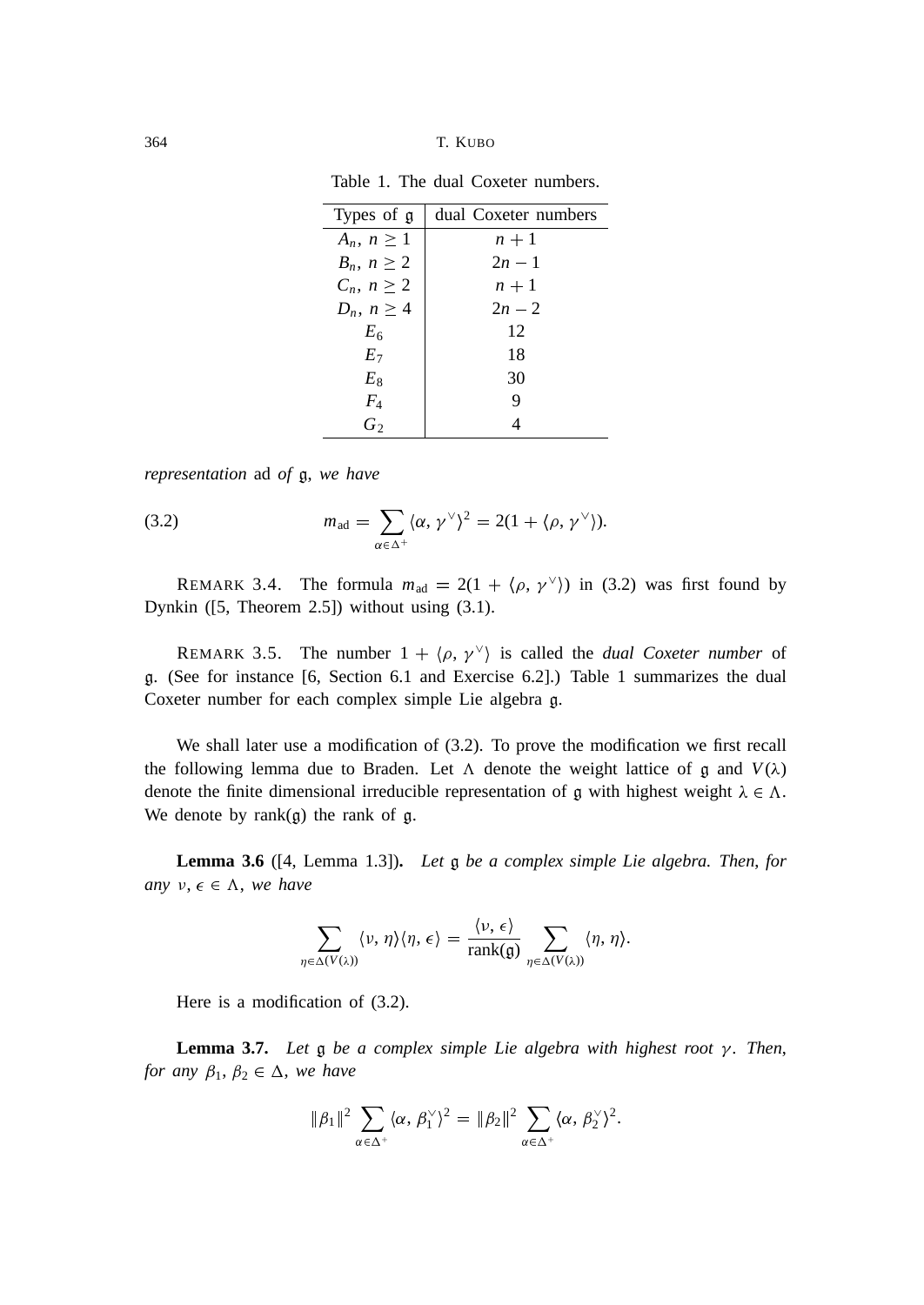*In particular, for any*  $\beta \in \Delta$ ,

$$
\frac{\|\beta\|^2}{\|\gamma\|^2} \sum_{\alpha \in \Delta^+} \langle \alpha, \beta^{\vee} \rangle^2 = 2(1 + \langle \rho, \gamma^{\vee} \rangle).
$$

Proof. Via the adjoint representation, the simple algebra g is regarded as the finite dimensional irreducible representation of  $\mathfrak g$  with highest weight  $\gamma$ . Since the set of weights of  $\mathfrak g$  is  $\Delta \cup \{0\}$ , it follows from Lemma 3.6 that, for any  $\beta \in \Delta$ ,

$$
\sum_{\alpha \in \Delta} \langle \beta, \alpha \rangle \langle \alpha, \beta \rangle = \frac{\|\beta\|^2}{\operatorname{rank}(\mathfrak{g})} \sum_{\alpha \in \Delta} \|\alpha\|^2.
$$

Thus if  $\beta_1, \beta_2 \in \Delta$  then

$$
\frac{1}{\|\beta_1\|^2} \sum_{\alpha \in \Delta} \langle \alpha, \beta_1 \rangle^2 = \frac{1}{\text{rank}(\mathfrak{g})} \sum_{\alpha \in \Delta} \|\alpha\|^2 = \frac{1}{\|\beta_2\|^2} \sum_{\alpha \in \Delta} \langle \alpha, \beta_2 \rangle^2.
$$

Since  $\langle \alpha, \beta_i^{\vee} \rangle = 2 \langle \alpha, \beta_i \rangle / \|\beta_i\|^2$  and  $\langle \alpha, \beta_i^{\vee} \rangle^2 = \langle -\alpha, \beta_i^{\vee} \rangle^2$ , this implies that

(3.3) 
$$
\|\beta_1\|^2 \sum_{\alpha \in \Delta^+} \langle \alpha, \beta_1^{\vee} \rangle^2 = \|\beta_2\|^2 \sum_{\alpha \in \Delta^+} \langle \alpha, \beta_2^{\vee} \rangle^2.
$$

Now if  $\beta_1 = \beta$  and  $\beta_2 = \gamma$  in (3.3) then it follows from (3.2) that

$$
\frac{\|\beta\|^2}{\|\gamma\|^2}\sum_{\alpha\in\Delta^+}\langle\alpha,\,\beta^\vee\rangle^2=\sum_{\alpha\in\Delta^+}\langle\alpha,\,\gamma^\vee\rangle^2=2(1+\langle\rho,\,\gamma^\vee\rangle).
$$

To conclude this section we show an interesting relationship between the Dynkin index  $m_{\text{ad}}$  and minimal nilpotent orbit  $\mathcal{O}_{\text{min}}$ , although the result is not used in this paper. In Theorem 1 in [11], Wang showed that

(3.4) 
$$
\dim \mathcal{O}_{\min} = 2(1 + \langle \rho, \gamma^{\vee} \rangle) - 2.
$$

With (3.2) and (3.4) in hand, we obtain the following formula.

**Proposition 3.8.** *If* Omin *is the minimal nilpotent orbit of* g *then*

$$
\dim \mathcal{O}_{\min} = m_{\text{ad}} - 2.
$$

Proof. This lemma directly follows from (3.2) and (3.4).

For more properties of the Dynkin index, see for example [4], [5], [7], [8], [9], and [10]. Some topological interpretation of the Dynkin index is discussed in [9] and Section 4 of [7].

 $\Box$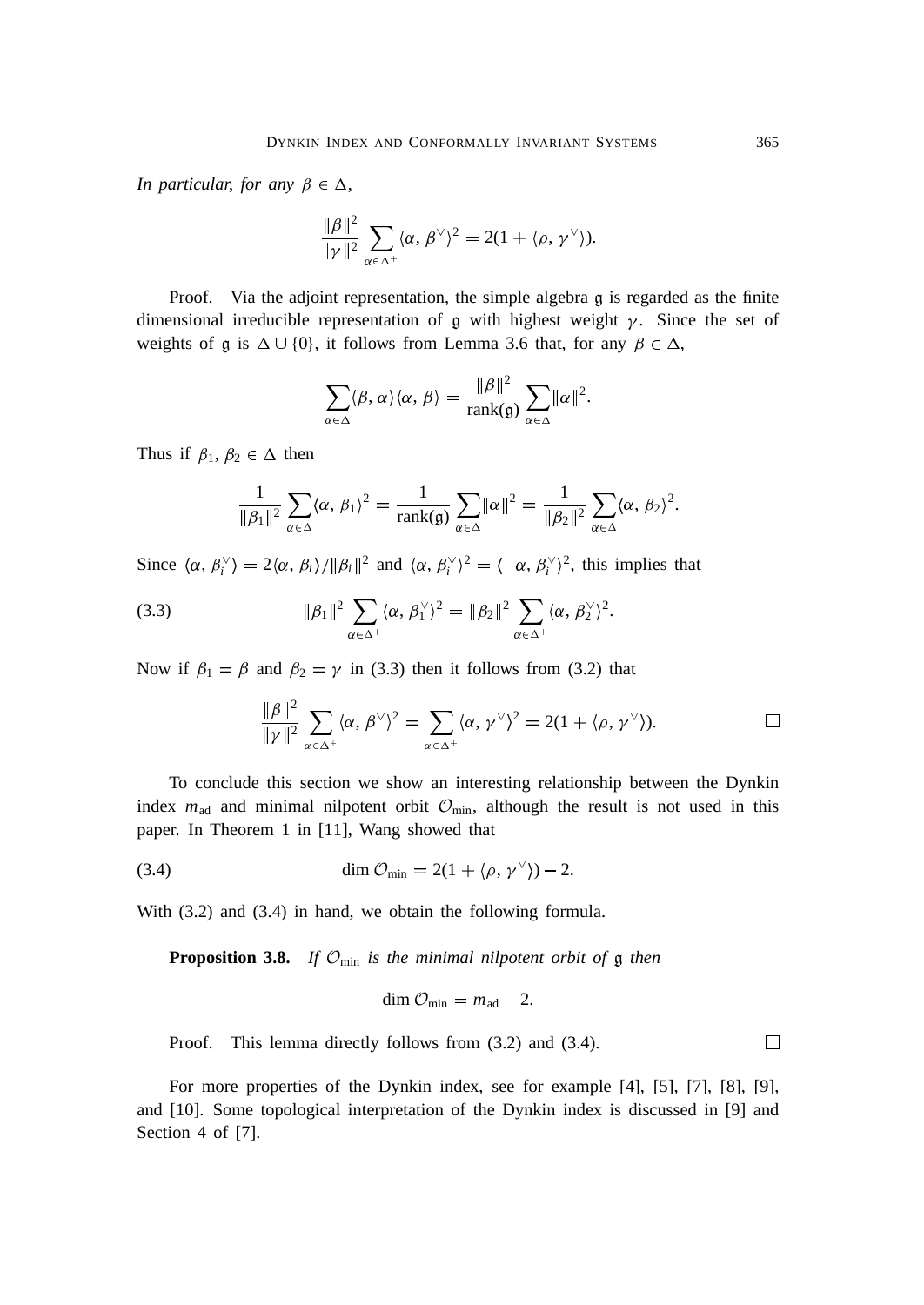#### **4.** The constant  $K(i, W)$

In this section we introduce constants  $K(I_j; W)$  associated to simple ideals  $I_j$  of a Levi subalgebra l and finite dimensional l-modules *W*. These constants will play an essential role for concrete expressions for  $c(l_i)$  and  $p(l_i)$ . We continue to use the notation from the previous sections.

DEFINITION 4.1. Let g be a complex simple Lie algebra with highest root  $\gamma$ , and let  $q = \theta$  let any standard parabolic subalgebra of g. If *W* is a finite dimensional l-module and if  $\mathfrak{l}_j$  is a simple ideal of [l, l] then we define  $K(\mathfrak{l}_j; W)$  by

$$
K(\mathfrak{l}_j;W) := \frac{1}{2} \cdot \frac{\|\xi_j\|^2}{\|\gamma\|^2} \sum_{\lambda \in \Delta(W)} \dim(W_{\lambda}) \langle \lambda, \xi^{\vee} \rangle_j^2,
$$

where  $W_{\lambda}$  is the weight space of W for weight  $\lambda$ .

Remark that, since the values of  $\|\xi_j\|^2 / \|\gamma\|^2$  and  $\langle \lambda, \xi_j^{\vee} \rangle$  are independent from the normalizations of the inner product  $\langle \cdot, \cdot \rangle$ , the value of  $K(\mathfrak{l}_j; W)$  is defined intrinsically.

It is immediate from the definition that  $K(\mathfrak{l}_i; \mathfrak{l}_k) = 0$ , unless  $j = k$ . In the case that  $j = k$ , the following formula holds.

**Lemma 4.2.** *Given simple ideal* l*<sup>j</sup> of* l *with highest root <sup>j</sup>* , *we have*

(4.1) 
$$
K(\mathfrak{l}_j; \mathfrak{l}_j) = \frac{2\|\xi_j\|^2}{\|\gamma\|^2} (1 + \langle \rho(\mathfrak{l}_j), \xi_j^{\vee} \rangle),
$$

where  $\rho(\mathfrak{l}_j)$  is half the sum of the positive roots in  $\Delta^+(\mathfrak{l}_j)$ .

 $\Box$ Proof. This directly follows from Proposition 3.3 and Definition 4.1.

EXAMPLE 4.3. Let g be the complex simple Lie algebra of type  $B_n$  with  $n \geq 4$ , and let  $q = \ell \oplus g(1) \oplus g_{\nu}$  be the parabolic subalgebra of g of Heisenberg type described as in (1.1). If we use the standard realization of the root system  $\Delta$  with  $\varepsilon_j$  the dual basis of the standard orthonormal basis for  $\mathbb{R}^n$  then the highest root  $\gamma$  is  $\gamma = \varepsilon_1 + \varepsilon_2$ . As  $g(1)$  is the 1 eigenspace of  $ad(H_{\gamma})$ , the set  $\Delta(g(1)) = {\beta \in \Delta^+ | \langle \beta, \gamma \rangle = 1}$  is given by

$$
\Delta(\mathfrak{g}(1)) = \{\varepsilon_j \pm \varepsilon_k : j = 1, 2 \text{ and } 3 \le k \le n\} \cup \{\varepsilon_1, \varepsilon_2\}.
$$

There are two simple ideals  $I_1$  and  $I_2$  in [I, I], where  $I_1 \cong \mathfrak{sl}(2,\mathbb{C})$  and  $I_2 \cong \mathfrak{so}(2(n-2)+$ 1, C) with highest roots  $\xi_1 = \varepsilon_1 - \varepsilon_2$  and  $\xi_2 = \varepsilon_3 + \varepsilon_4$ , respectively. (See the diagram  $\mathcal{D}_{\gamma}(\mathfrak{g}, \mathfrak{h})$  in Appendix A.) In this case, for  $j = 1, 2, K(\mathfrak{l}_j : \mathfrak{g}(1))$  and  $K(\mathfrak{l}_j : \mathfrak{l}_j)$  are computed as follows.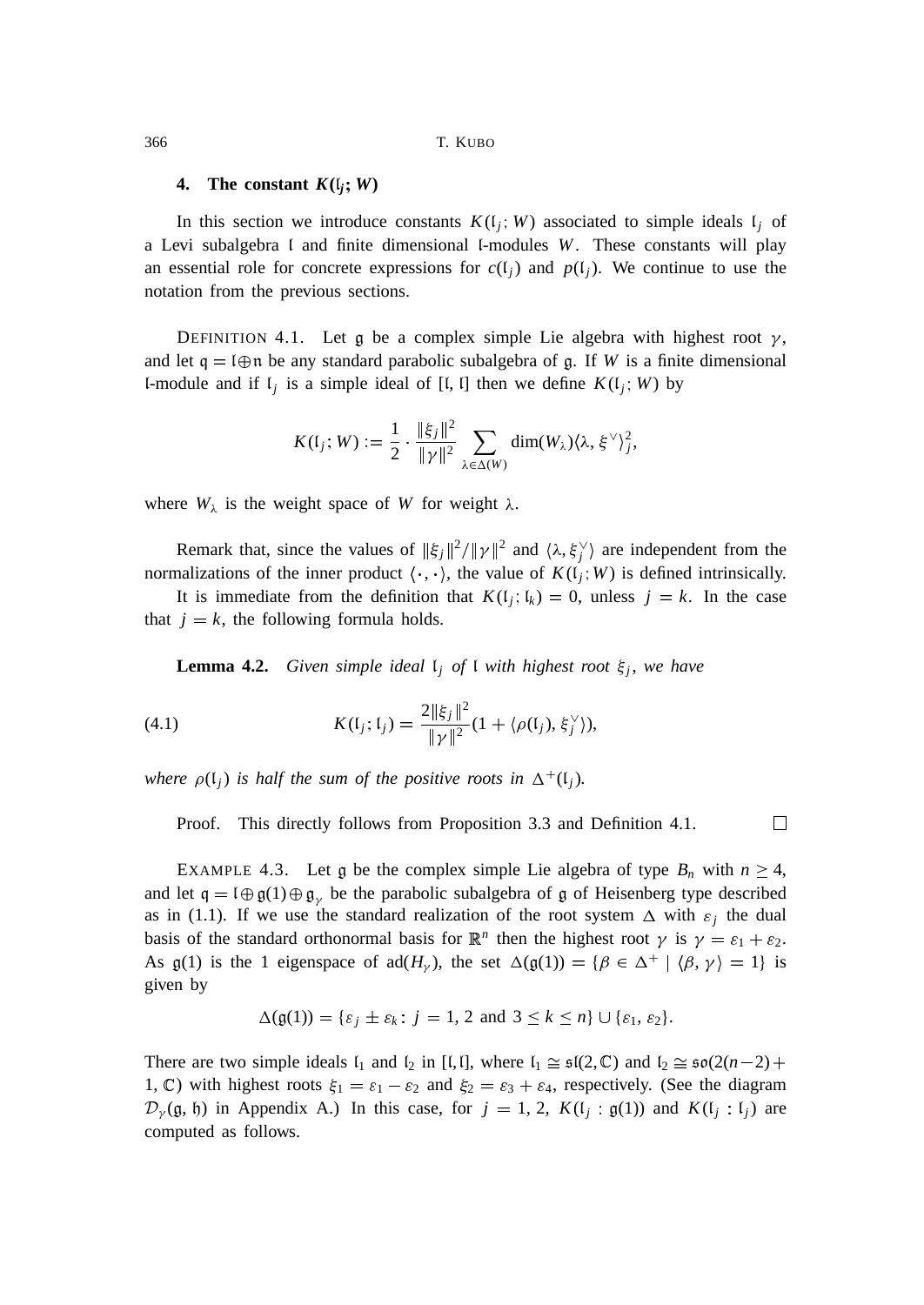(1)  $K(I_j; \mathfrak{g}(1))$ : Observe that we have  $\|\gamma\|^2 = \|\xi_j\|^2$  for  $j = 1, 2$ . Also, observe that since any weights  $\beta$  for  $g(1)$  are roots of g, each weight space  $g(1)_{\beta}$  of  $g(1)$  is one-dimensional. Thus  $K(I_1; \mathfrak{g}(1))$  is given by

$$
K(\mathfrak{l}_{1}; \mathfrak{g}(1)) = \frac{1}{2} \cdot \frac{\|\xi_{j}\|^{2}}{\|\gamma\|^{2}} \sum_{\beta \in \Delta(\mathfrak{g}(1))} \dim(\mathfrak{g}(1)_{\beta}) \langle \beta, \xi^{\vee} \rangle_{1}^{2}
$$
  
\n
$$
= \frac{1}{2} \sum_{\beta \in \Delta(\mathfrak{g}(1))} \langle \beta, (\varepsilon_{1} - \varepsilon_{2})^{\vee} \rangle^{2}
$$
  
\n
$$
= \frac{1}{2} \left( \sum_{\substack{j=1,2\\k=3,\dots,n}} \langle \varepsilon_{j} \pm \varepsilon_{k}, (\varepsilon_{1} - \varepsilon_{2})^{\vee} \rangle^{2} + \langle \varepsilon_{1}, (\varepsilon_{1} - \varepsilon_{2})^{\vee} \rangle^{2} + \langle \varepsilon_{2}, (\varepsilon_{1} - \varepsilon_{2})^{\vee} \rangle^{2} \right)
$$
  
\n
$$
= 2n - 3.
$$

Similarly, we have  $K(l_2; \mathfrak{g}(1)) = 4$ .

(2)  $K(I_j; I_j)$ : By using the dual Coxeter numbers in Table 1, it follows from Lemma 4.2 that

$$
K(\mathfrak{l}_1; \mathfrak{l}_1) = \frac{2 \|\xi_1\|^2}{\|\gamma\|^2} (1 + \langle \rho(\mathfrak{l}_1), \xi_1^{\vee} \rangle) = 2 \cdot 2 = 4,
$$

and

$$
K(\mathfrak{l}_2; \mathfrak{l}_2) = \frac{2 \|\xi_2\|^2}{\|\gamma\|^2} (1 + \langle \rho(\mathfrak{l}_2), \xi_2^{\vee} \rangle) = 2(2(n-2)-1) = 2(2n-5).
$$

By Proposition 3.3, we have

$$
\frac{1}{2}m_{\rm ad}=1+\langle\rho,\,\gamma^\vee\rangle,
$$

where  $m_{ad}$  is the Dynkin index of the adjoint representation. To finish this section we show an analogous formula for  $K(\mathfrak{l}_j; \mathfrak{g}(k)).$ 

**Proposition 4.4.** Let  $\mathfrak{g} = \bigoplus_{k=-r}^{r} \mathfrak{g}(k)$  *be a complex simple graded Lie algebra with parabolic subalgebra*  $q = \mathfrak{l} \oplus \mathfrak{n} = \mathfrak{g}(0) \oplus \bigoplus_{k>0} \mathfrak{g}(k)$ *. If*  $\gamma$  *is the highest root for*  $\mathfrak g$  *and if*  $\mathfrak l_j$  *is a simple ideal of*  $\mathfrak l = \mathfrak g(0)$  *then* 

$$
\frac{1}{2}K(I_j; I_j) + \sum_{k=1}^r K(I_j; \mathfrak{g}(k)) = 1 + \langle \rho, \gamma^{\vee} \rangle.
$$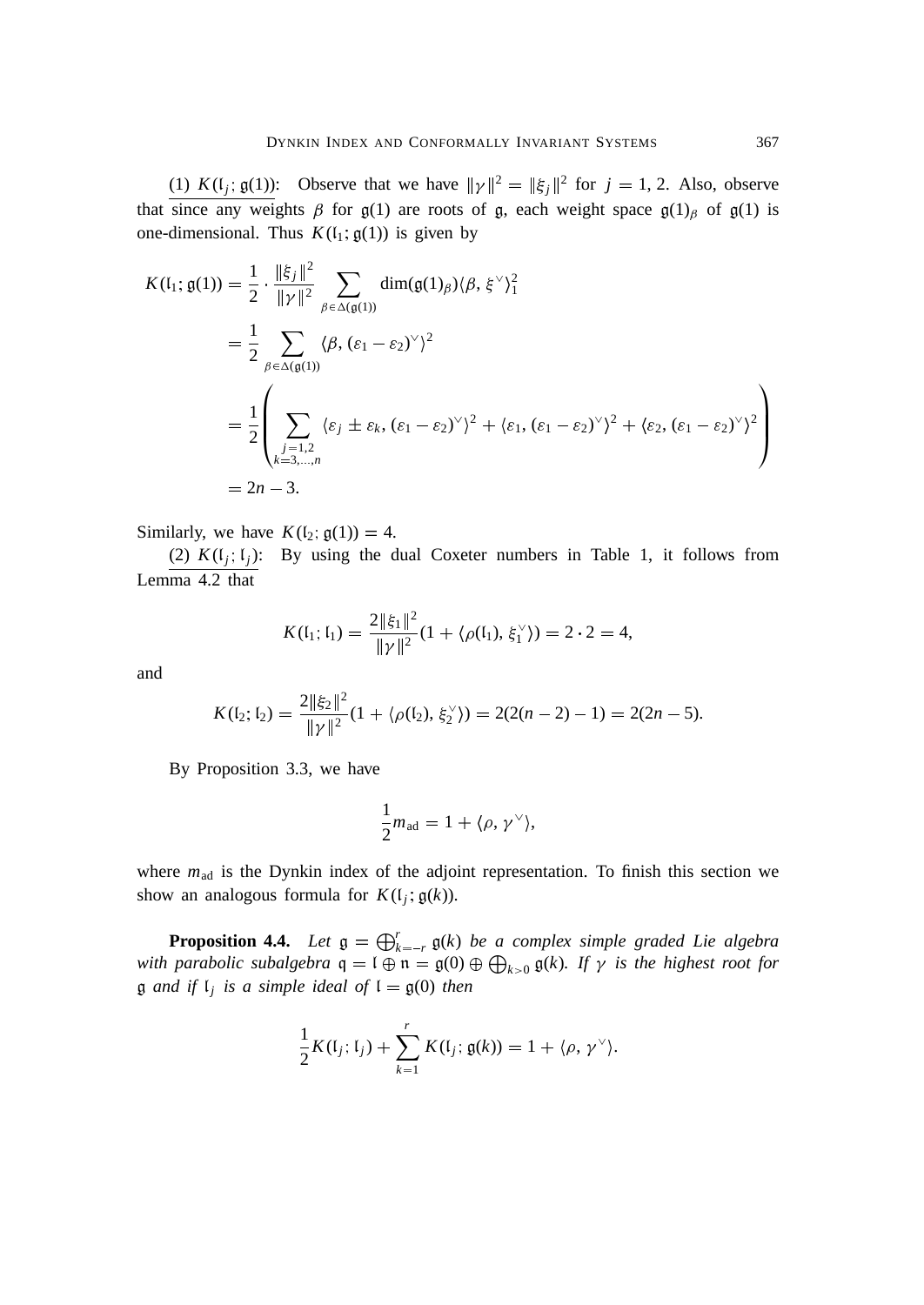Proof. First observe that since  $I = g(0)$ , each subspace  $g(k)$  is an I-module. Then we have

$$
\frac{1}{2}K(I_j; I_j) + \sum_{k=1}^r K(I_j; \mathfrak{g}(k))
$$
\n
$$
= \frac{1}{2} \cdot \frac{\|\xi_j\|^2}{\|\gamma\|^2} \left( \frac{1}{2} \sum_{\alpha \in \Delta(I_j)} \langle \alpha, \xi^{\vee} \rangle_j^2 + \sum_{k=1}^r \sum_{\beta \in \Delta(\mathfrak{g}(k))} \langle \beta, \xi_j^{\vee} \rangle^2 \right)
$$
\n
$$
= \frac{1}{2} \cdot \frac{\|\xi_j\|^2}{\|\gamma\|^2} \left( \sum_{\alpha \in \Delta^+(\mathfrak{l}_j)} \langle \alpha, \xi_j^{\vee} \rangle^2 + \sum_{k=1}^r \sum_{\beta \in \Delta(\mathfrak{g}(k))} \langle \beta, \xi_j^{\vee} \rangle^2 \right).
$$

If the semisimple part [I, I] of I is  $[I, I] = \bigoplus_{t=1}^{m} I_t$  with  $I_t$  simple ideals then  $\Delta(\mathfrak{g}(0))$  is given by  $\Delta(\mathfrak{g}(0)) = \Delta(\mathfrak{l}) = \bigcup_{t=1}^m \Delta(\mathfrak{l}_t)$ . As  $\alpha \perp \xi_j$  for any  $\alpha \in \Delta(\mathfrak{l}_t)$  for  $t \neq j$ , we have

$$
\sum_{\alpha \in \Delta^+(\mathfrak{l}_j)} \langle \alpha, \xi_j^{\vee} \rangle^2 = \sum_{t=1}^m \sum_{\alpha \in \Delta^+(\mathfrak{l}_t)} \langle \alpha, \xi_j^{\vee} \rangle^2 = \sum_{\alpha \in \Delta^+(\mathfrak{l})} \langle \alpha, \xi_j^{\vee} \rangle^2.
$$

Therefore we obtain

$$
\frac{1}{2}K(\mathfrak{l}_{j};\mathfrak{l}_{j}) + \sum_{k=1}^{r} K(\mathfrak{l}_{j};\mathfrak{g}(k))
$$
\n
$$
= \frac{1}{2} \cdot \frac{\|\xi_{j}\|^{2}}{\|\gamma\|^{2}} \left( \sum_{\alpha \in \Delta^{+}(\mathfrak{l}_{j})} \langle \alpha, \xi_{j}^{\vee} \rangle^{2} + \sum_{k=1}^{r} \sum_{\beta \in \Delta(\mathfrak{g}(k))} \langle \beta, \xi_{j}^{\vee} \rangle^{2} \right)
$$
\n
$$
= \frac{1}{2} \cdot \frac{\|\xi_{j}\|^{2}}{\|\gamma\|^{2}} \left( \sum_{\alpha \in \Delta^{+}(\mathfrak{g}(0))} \langle \alpha, \xi_{j}^{\vee} \rangle^{2} + \sum_{k=1}^{r} \sum_{\beta \in \Delta(\mathfrak{g}(k))} \langle \beta, \xi_{j}^{\vee} \rangle^{2} \right)
$$
\n
$$
= \frac{1}{2} \cdot \frac{\|\xi_{j}\|^{2}}{\|\gamma\|^{2}} \sum_{\alpha \in \Delta^{+}} \langle \alpha, \xi_{j}^{\vee} \rangle^{2}.
$$

Note that it is applied from line three to line four that  $\Delta^+ = \Delta^+(\mathfrak{g}(0)) \cup \bigcup_{k=1}^r \Delta(\mathfrak{g}(k))$ . Now Lemma 3.7 concludes the proposition.

### **5. Main results**

In this section, as our main results, we show that  $c(l_j) = K(l_j; \mathfrak{g}(1))$  and  $p(l_j) =$  $K(\mathfrak{l}_j; \mathfrak{l}_j)$ , where  $c(\mathfrak{l}_j)$  and  $p(\mathfrak{l}_j)$  are the two constants defined in Definitions 2.1 and 2.2, respectively.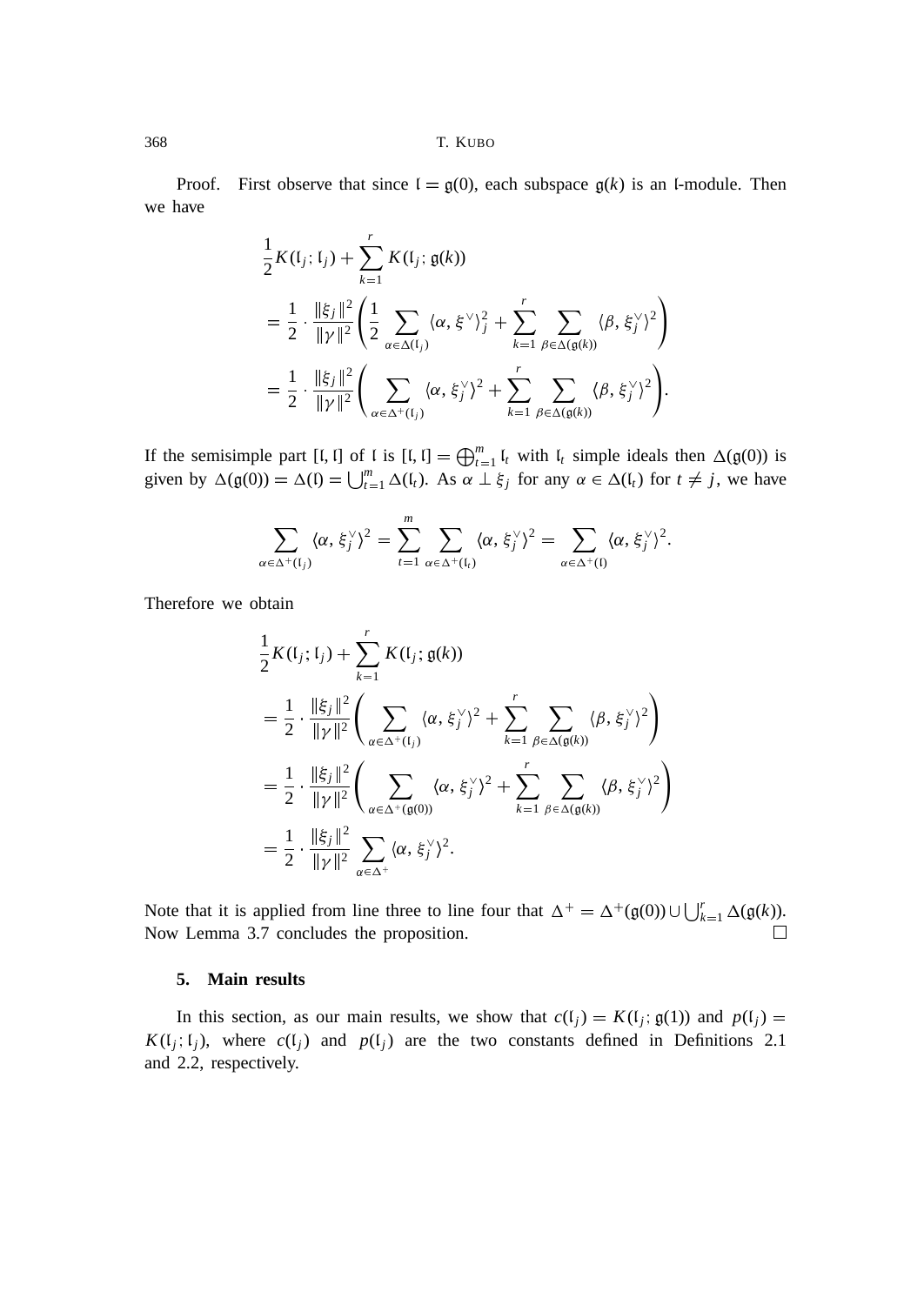**Theorem 5.1.** *Let* g *be a complex simple Lie algebra*, *not of type A*2, *and let*  $\mathfrak{q} = \mathfrak{l} \oplus \mathfrak{g}(1) \oplus \mathfrak{g}_y$  be the parabolic subalgebra of  $\mathfrak{g}$  of Heisenberg type. If  $\mathfrak{l}_j$  is a *simple ideal of* l *then*

$$
c(\mathfrak{l}_j)=K(\mathfrak{l}_j;\mathfrak{g}(1)).
$$

Proof. Observe that, as  $\beta \in \Delta(\mathfrak{g}(1))$  are roots for g, we have  $\dim(\mathfrak{g}(1)_{\beta}) = 1$  for all  $\beta \in \Delta(\mathfrak{g}(1))$ . Since  $\|\gamma\|^2$  is normalized as  $\|\gamma\|^2 = 2$ , it then follows that

$$
K(\mathfrak{l}_j; \mathfrak{g}(1)) = \frac{1}{2} \cdot \frac{\|\xi_j\|^2}{\|\gamma\|^2} \sum_{\beta \in \Delta(\mathfrak{g}(1))} \dim(\mathfrak{g}(1)_{\beta}) \langle \beta, \xi_j^{\vee} \rangle^2 = \frac{\|\xi_j\|^2}{4} \sum_{\beta \in \Delta(\mathfrak{g}(1))} \langle \beta, \xi_j^{\vee} \rangle^2.
$$

Thus, to prove this theorem, it suffices to show that

(5.1) 
$$
c(I_j) = \frac{\|\xi_j\|^2}{4} \sum_{\beta \in \Delta(\mathfrak{g}(1))} \langle \beta, \xi_j^{\vee} \rangle^2.
$$

Since  $\langle \mu, \xi_j \rangle = (\|\xi_j\|^2/2) \langle \mu, \xi_j^{\vee} \rangle$ , if  $\alpha = \mu$  and  $\lambda = \xi_j$  in (2.1) then

(5.2) 
$$
\sum_{\beta \in \Delta(\mathfrak{g}(1))} \langle \mu, \beta \rangle \langle \beta, \xi_j \rangle = c(\mathfrak{l}_j) \frac{\|\xi_j\|^2}{2} \langle \mu, \xi_j^{\vee} \rangle.
$$

On the other hand, by Lemma 2.4, we have  $\mu - \xi_j \in \Delta(\mathfrak{g}(1))$ . So, if  $\alpha = \mu - \xi_j$  and  $\lambda = \xi_j$  in (2.1) then, as  $\langle \mu - \xi_j, \xi_j \rangle = \langle \mu, \xi_j \rangle - ||\xi_j||^2 = (||\xi_j||^2/2)(\langle \mu, \xi_j^{\vee} \rangle - 2)$ , we have

(5.3) 
$$
\sum_{\beta \in \Delta(\mathfrak{g}(1))} \langle \mu - \xi_j, \beta \rangle \langle \beta, \xi_j \rangle = c(I_j) \frac{\|\xi_j\|^2}{2} (\langle \mu, \xi_j^{\vee} \rangle - 2).
$$

The difference of the left hand sides of (5.2) and (5.3) is

$$
\sum_{\beta \in \Delta(\mathfrak{g}(1))} \langle \mu, \beta \rangle \langle \beta, \xi_j \rangle - \langle \mu - \xi_j, \beta \rangle \langle \beta, \xi_j \rangle = \sum_{\beta \in \Delta(\mathfrak{g}(1))} \langle \xi_j, \beta \rangle \langle \beta, \xi_j \rangle
$$

$$
= \frac{\|\xi_j\|^4}{4} \sum_{\beta \in \Delta(\mathfrak{g}(1))} \langle \beta, \xi_j \rangle^2,
$$

and that of the right hand sides is

$$
c(I_j) \frac{\|\xi_j\|^2}{2} \langle \mu, \xi_j^{\vee} \rangle - c(I_j) \frac{\|\xi_j\|^2}{2} \langle \langle \mu, \xi_j^{\vee} \rangle - 2 \rangle = \|\xi_j\|^2 c(I_j).
$$

Therefore we have

(5.4) 
$$
\frac{\|\xi_j\|^4}{4} \sum_{\beta \in \Delta(\mathfrak{g}(1))} \langle \beta, \xi_j^{\vee} \rangle^2 = \|\xi_j\|^2 c(I_j).
$$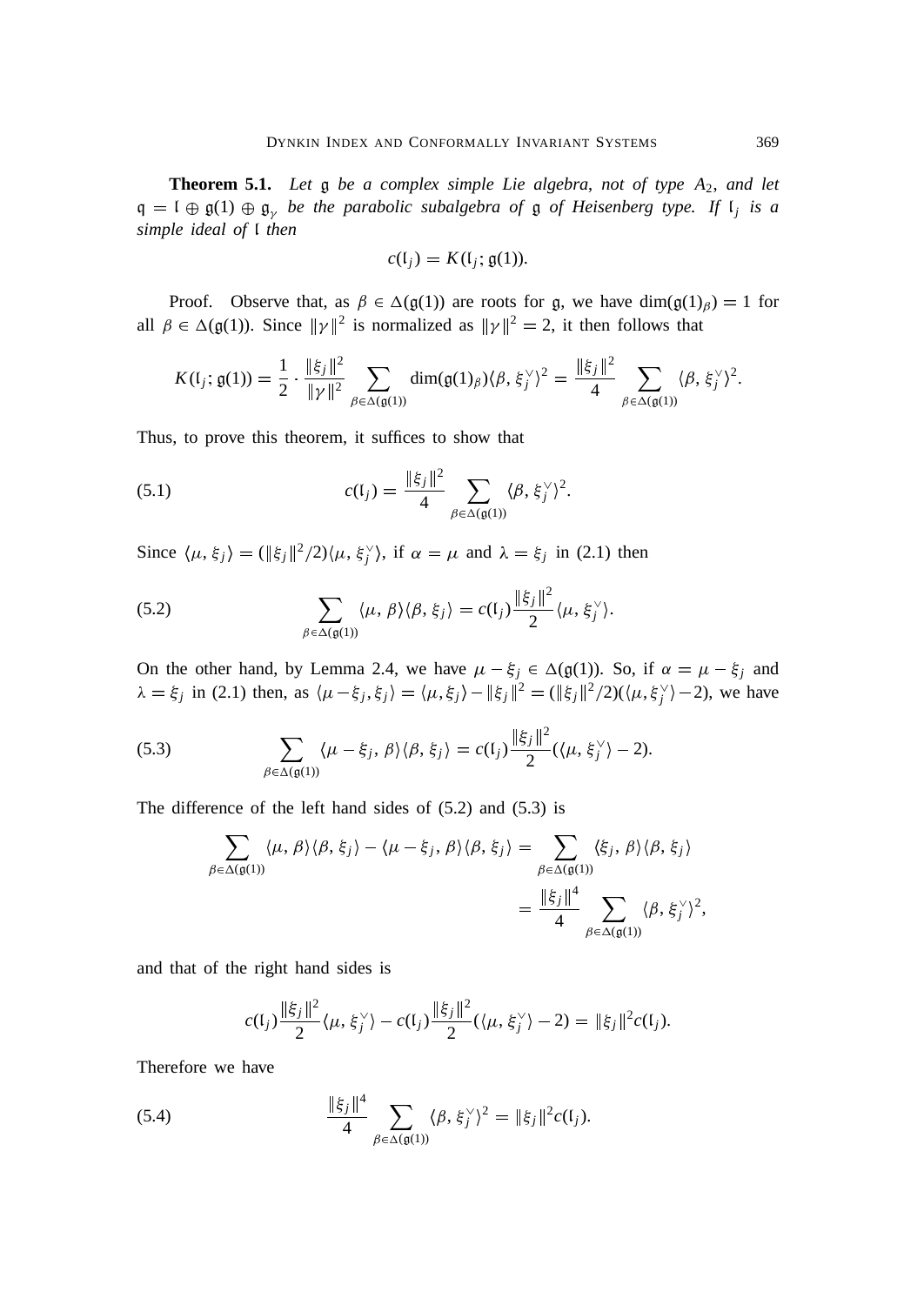Now the equation (5.1) follows from dividing both sides of (5.4) by  $\|\xi_j\|^2$ .  $\Box$ 

Next we show that  $p(l_j) = K(l_j; l_j)$ . To this end we show one simple result on the parabolic subalgebra  $q = \mathfrak{l} \oplus \mathfrak{g}(1) \oplus \mathfrak{g}_{\gamma}$  of Heisenberg type.

**Lemma 5.2.** *If*  $q = \mathfrak{l} \oplus \mathfrak{g}(1) \oplus \mathfrak{g}_{\gamma}$  *is the parabolic subalgebra of*  $\mathfrak{g}$  *of Heisenberg type then*

$$
1+\langle \rho, \gamma^{\vee} \rangle = \frac{\dim(\mathfrak{g}(1))+4}{2}.
$$

Proof. By the equation (3.2), we have

$$
1 + \langle \rho, \gamma^{\vee} \rangle = \frac{1}{2} \sum_{\alpha \in \Delta^{+}} \langle \alpha, \gamma^{\vee} \rangle^{2}
$$
  
= 
$$
\frac{1}{2} \Biggl( \sum_{\alpha \in \Delta^{+}(I)} \langle \alpha, \gamma^{\vee} \rangle + \sum_{\alpha \in \Delta(\mathfrak{g}(I))} \langle \alpha, \gamma^{\vee} \rangle^{2} + \langle \gamma, \gamma \rangle^{2} \Biggr).
$$

As l and  $g(1)$  are the 0 eigenspace and 1 eigenspace of  $ad(H<sub>v</sub>)$ , respectively, it follows from the normalization that  $\langle \gamma, \gamma \rangle = 2$  that

$$
\langle \alpha, \gamma^{\vee} \rangle = \langle \alpha, \gamma \rangle = \begin{cases} 0 & \text{if } \alpha \in \Delta^+(I), \\ 1 & \text{if } \alpha \in \Delta(\mathfrak{g}(1)). \end{cases}
$$

Therefore, we have  $\sum_{\alpha \in \Delta^+(\mathfrak{l})} \langle \alpha, \gamma^\vee \rangle = 0$  and  $\sum_{\alpha \in \Delta(\mathfrak{g}(1))} \langle \alpha, \gamma^\vee \rangle = \dim(\mathfrak{g}(1))$ . Hence,

$$
1 + \langle \rho, \gamma^{\vee} \rangle = \frac{1}{2} \left( \sum_{\alpha \in \Delta^{+}(\mathfrak{l})} \langle \alpha, \gamma^{\vee} \rangle + \sum_{\alpha \in \Delta(\mathfrak{g}(1))} \langle \alpha, \gamma^{\vee} \rangle^{2} + \langle \gamma, \gamma \rangle^{2} \right)
$$
  
= 
$$
\frac{\dim(\mathfrak{g}(1)) + 4}{2}.
$$

**Proposition 5.3** ([1, Proposition 3.1])**.** *We have*

$$
\frac{1}{2}p(I_j) + c(I_j) = \frac{\dim(\mathfrak{g}(1)) + 4}{2}.
$$

Now we are ready to show that  $p(l_j) = K(l_j; l_j)$ .

**Theorem 5.4.** *Let* g *be a complex simple Lie algebra*, *not of type A*2, *and let*  $\mathfrak{q} = \mathfrak{l} \oplus \mathfrak{g}(1) \oplus \mathfrak{g}_{\gamma}$  *be the parabolic subalgebra of*  $\mathfrak{g}$  *of Heisenberg type. If*  $[\mathfrak{l},\mathfrak{l}] = \bigoplus_{j=1}^{m} \mathfrak{l}_{j}$ *with* l*<sup>j</sup> the simple ideals of* [l, l] *then*

$$
p(\mathfrak{l}_j) = K(\mathfrak{l}_j; \mathfrak{l}_j).
$$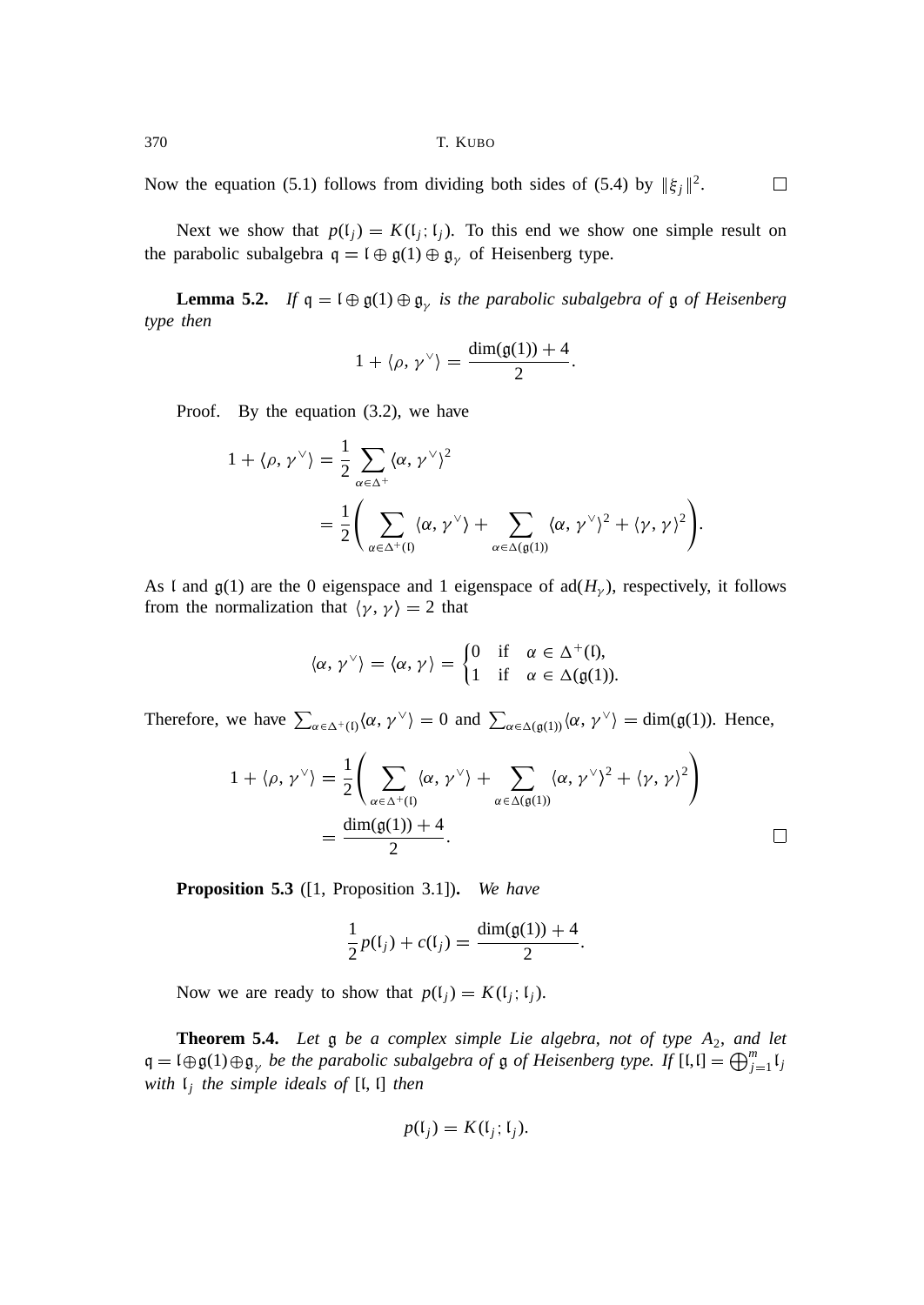Proof. As in the proof for Lemma 5.2, observe that  $I = g(0)$  the 0 eigenspace of ad( $H_{\gamma}$ ). Thus,  $\alpha \perp \gamma$  for all  $\alpha \in \Delta(0)$ ; in particular,  $\xi_j \perp \gamma$ . Therefore, as  $\mathfrak{g}_{\gamma} = \mathfrak{g}(2)$ , we have  $K(\mathfrak{l}_j; \mathfrak{g}(2)) = K(\mathfrak{l}_j; \mathfrak{g}_{\gamma}) = 0$ . It then follows from Proposition 4.4 that

(5.5) 
$$
\frac{1}{2}K(I_j; I_j) + K(I_j; \mathfrak{g}(1)) = 1 + \langle \rho, \gamma^{\vee} \rangle.
$$

On the other hand, by Proposition 5.3, we have

$$
\frac{1}{2}p(I_j) + c(I_j) = \frac{\dim(\mathfrak{g}(1)) + 4}{2}.
$$

Thus it follows from Lemma 5.2 and (5.5) that

$$
\frac{1}{2}K(\mathfrak{l}_j; \mathfrak{l}_j) + K(\mathfrak{l}_j; \mathfrak{g}(1)) = \frac{1}{2}p(\mathfrak{l}_j) + c(\mathfrak{l}_j).
$$

Now the theorem is concluded by Theorem 5.1.

# **A. Appendix**

In this appendix we give the diagram  $\mathcal{D}_{\gamma}(\mathfrak{g}, \mathfrak{h})$  for each complex simple Lie algebra. (See Section 2.) For simplicity we depict the diagrams by crossing out the deleted nodes. We use the Bourbaki conventions [3] for the labeling of the simple roots for exceptional algebras.

• 
$$
A_n, n \geq 2
$$
:

|                                         | ∞<br>$\alpha_2$<br>$\alpha_1$<br>$\alpha_{n-1}$ $\alpha_n$    |            |
|-----------------------------------------|---------------------------------------------------------------|------------|
| $\bullet$ B <sub>n</sub> , $n \geq 3$ : |                                                               |            |
| • $C_n, n \geq 2$ :                     | $\alpha_1$<br>$\alpha_3$<br>$\alpha_2$<br>$\alpha_{n-1}$<br>⊗ | $\alpha_n$ |
| $\bullet$ D <sub>n</sub> , $n \geq 4$ : | $\alpha_2$<br>$\alpha_1$<br>$\alpha_{n-1}$ $\alpha_n$         |            |
|                                         | $\alpha_{n-1}$                                                |            |
|                                         | $\alpha_{n-2}$                                                |            |

 $\alpha_1$   $\alpha_2$ 

 $\Box$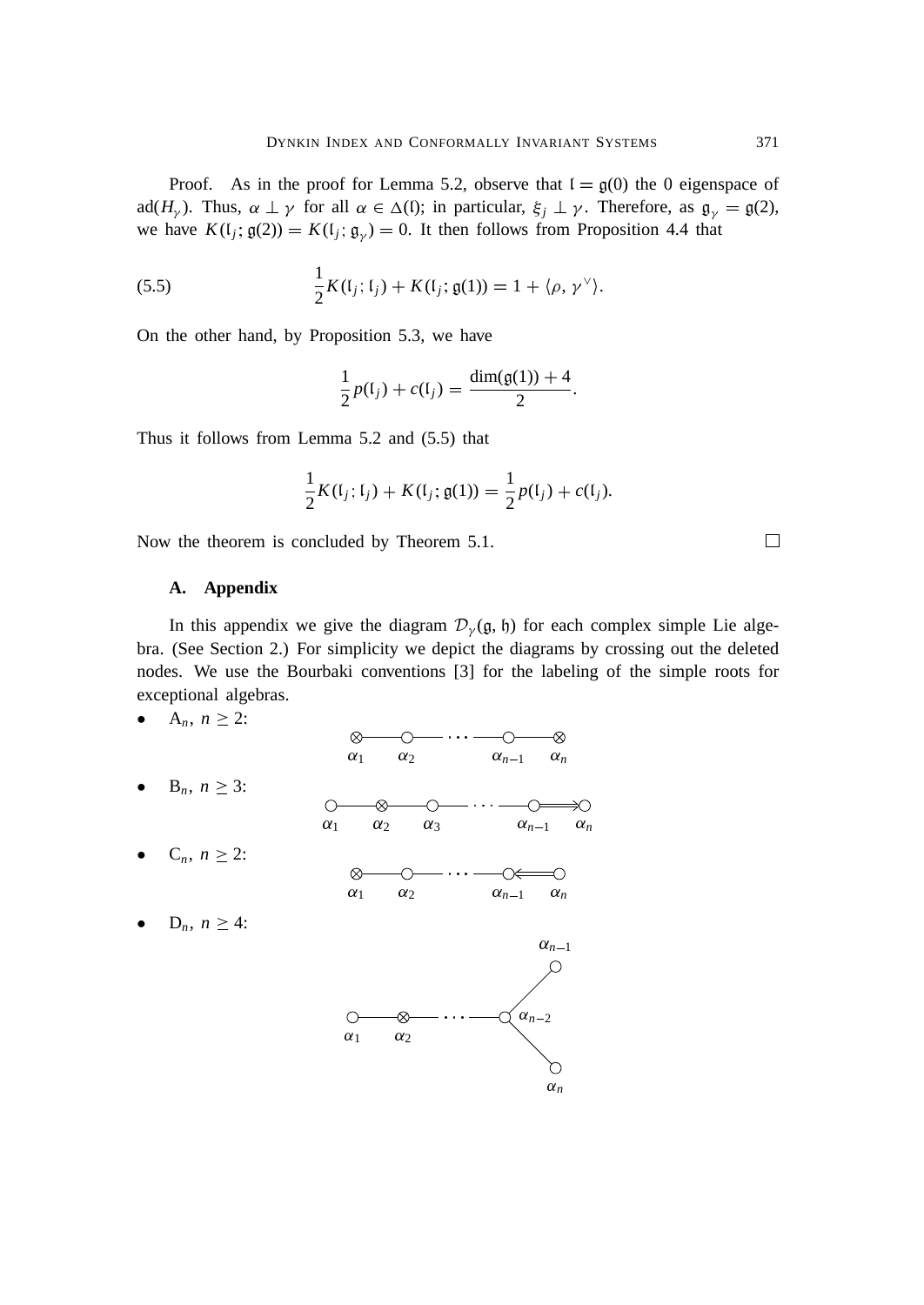

#### **References**

- [1] L. Barchini, A.C. Kable and R. Zierau: *Conformally invariant systems of differential equations and prehomogeneous vector spaces of Heisenberg parabolic type*, Publ. Res. Inst. Math. Sci. **44** (2008), 749–835.
- [2] L. Barchini, A.C. Kable and R. Zierau: *Conformally invariant systems of differential operators*, Adv. Math. **221** (2009), 788–811.
- [3] N. Bourbaki: Groupes et Algébres de Lie, Masson, Paris, 1981, Chapters 4–6.
- [4] H.W. Braden: *Integral pairings and Dynkin indices*, J. London Math. Soc. (2) **43** (1991), 313–323.
- [5] E.B. Dynkin: *Semisimple subalgebras of semisimple Lie algebras*, Amer. Math. Soc. Transl., Ser. II, **6** (1957), 111–244.
- [6] V.G. Kac: Infinite-Dimensional Lie Algebras, third edition, Cambridge Univ. Press, Cambridge, 1990.
- [7] S. Kumar and M.S. Narasimhan: *Picard group of the moduli spaces of G-bundles*, Math. Ann. **308** (1997), 155–173.
- [8] S. Kumar, M.S. Narasimhan and A. Ramanathan: *Infinite Grassmannians and moduli spaces of G-bundles*, Math. Ann. **300** (1994), 41–75.